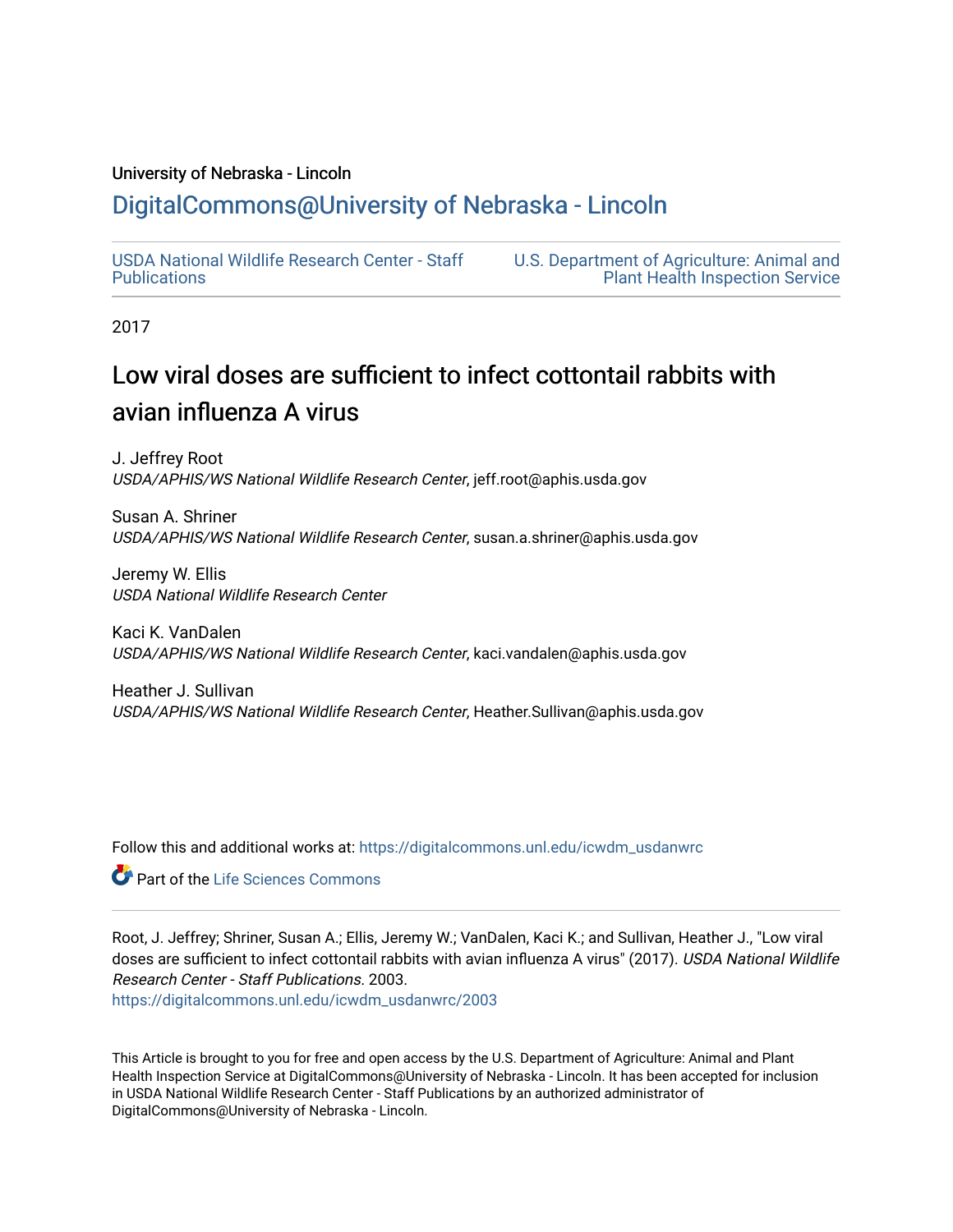ORIGINAL ARTICLE

## Low viral doses are sufficient to infect cottontail rabbits **with avian infuenza A virus**

**J. Jefrey Root<sup>1</sup> · Susan A. Shriner<sup>1</sup> · Jeremy W. Ellis1 · Kaci K. VanDalen1 · Heather J. Sullivan<sup>1</sup>**

Received: 18 April 2017 / Accepted: 11 July 2017 / Published online: 2 August 2017 © Springer-Verlag GmbH Austria (Outside the USA) 2017

**Abstract** Infuenza A viruses (IAVs) have been reported in wild lagomorphs in environments where they share resources with waterfowl. Recent studies have conclusively shown that a North American lagomorph, cottontail rabbits (*Sylvilagus* sp.), become infected following exposure to **Introduction**

Although lagomorphs (i.e., rabbits, hares, and pika) could be considered unlikely candidates in the epidemiology of avian infuenza A viruses (IAVs), some lagomorph species are susceptible to multiple subtypes of these viruses [\[18](#page-8-0), [28,](#page-8-1) [29](#page-8-2)]. For example, natural exposures of both highly pathogenic (HP) and low pathogenic (LP) avian infuenza A viruses (IAVs) have been reported from plateau pika (*Ochotona curzoniae*) sampled near Qinghai Lake, China [[28,](#page-8-1) [29\]](#page-8-2), a location where HP H5N1 IAV has been detected on many occasions [[5,](#page-7-0) [26](#page-8-3)]. In addition, experimentally infected cottontail rabbits (*Sylvilagus* sp.) shed signifcant quantities of IAV through the oral and nasal routes [[18\]](#page-8-0) with the capacity to transmit IAV to mallards (*Anas platyrhynchos*) through shared resources [[19](#page-8-4)]. Recently, a study showed that cottontail rabbits are susceptible to and shed relatively large quantities of emergent H7N9 IAV [[20\]](#page-8-5). Although these feld and laboratory studies have provided important information about the susceptibility of various lagomorphs to several IAVs, they have not evaluated the minimum infectious doses and the various routes of infection that are probable in natural settings for these animals.

Aside from natural infections in lagomorphs, rabbits can be commonly found in live-bird markets in many regions of the world [[6,](#page-7-1) [27](#page-8-6)]. Of interest, rabbits have been previously suggested as a species that signifcantly increased the risk of live-bird markets testing positive for H7 IAV in the northeastern U.S. [[4\]](#page-7-2). The authors were unable to fully assess the reason behind this increased risk, but suggested, among other things, that it could be associated with unknown features pertaining to the rabbits themselves [[4\]](#page-7-2).

The recent introduction/detection of Eurasian strain HP H5 viruses in the U.S. [[9\]](#page-7-3) and the subsequent detection of these and reassortant H5 viruses in multiple poultry

IAVs and can shed signifcant quantities of virus. However, the minimum infectious dose and the efficiency of various routes of infection have not been evaluated. Thirty-six cottontail rabbits were used in a dose response study assessing both the oral and nasal routes of infection. The nasal route of infection proved to be the most efficient, as all cottontail rabbits shed viral RNA following inoculation with doses as low as  $10^2$  EID<sub>50</sub>. The oral route of infection was less efficient, but still produced infection rates of  $\geq 50\%$  at relatively low doses (i.e.,  $10^3$  and  $10^4$  EID<sub>50</sub>). These results suggest that cottontail rabbits are highly susceptible to IAVs at low exposure doses that have been routinely observed in environments contaminated by waterfowl. Furthermore, this study supports earlier observations that cottontail rabbits may pose a biosecurity risk to poultry operations, as a virus-contaminated water source or contaminated environment, even at low viral titers, could be sufficient to initiate viral replication in cottontail rabbits.

 $\boxtimes$  J. Jeffrey Root Jef.root@aphis.usda.gov



This document is a U.S. government work and is not subject to copyright in the United Stat

<sup>1</sup> United States Department of Agriculture, National Wildlife Research Center, 4101 La Porte Avenue, Fort Collins, CO 80521, USA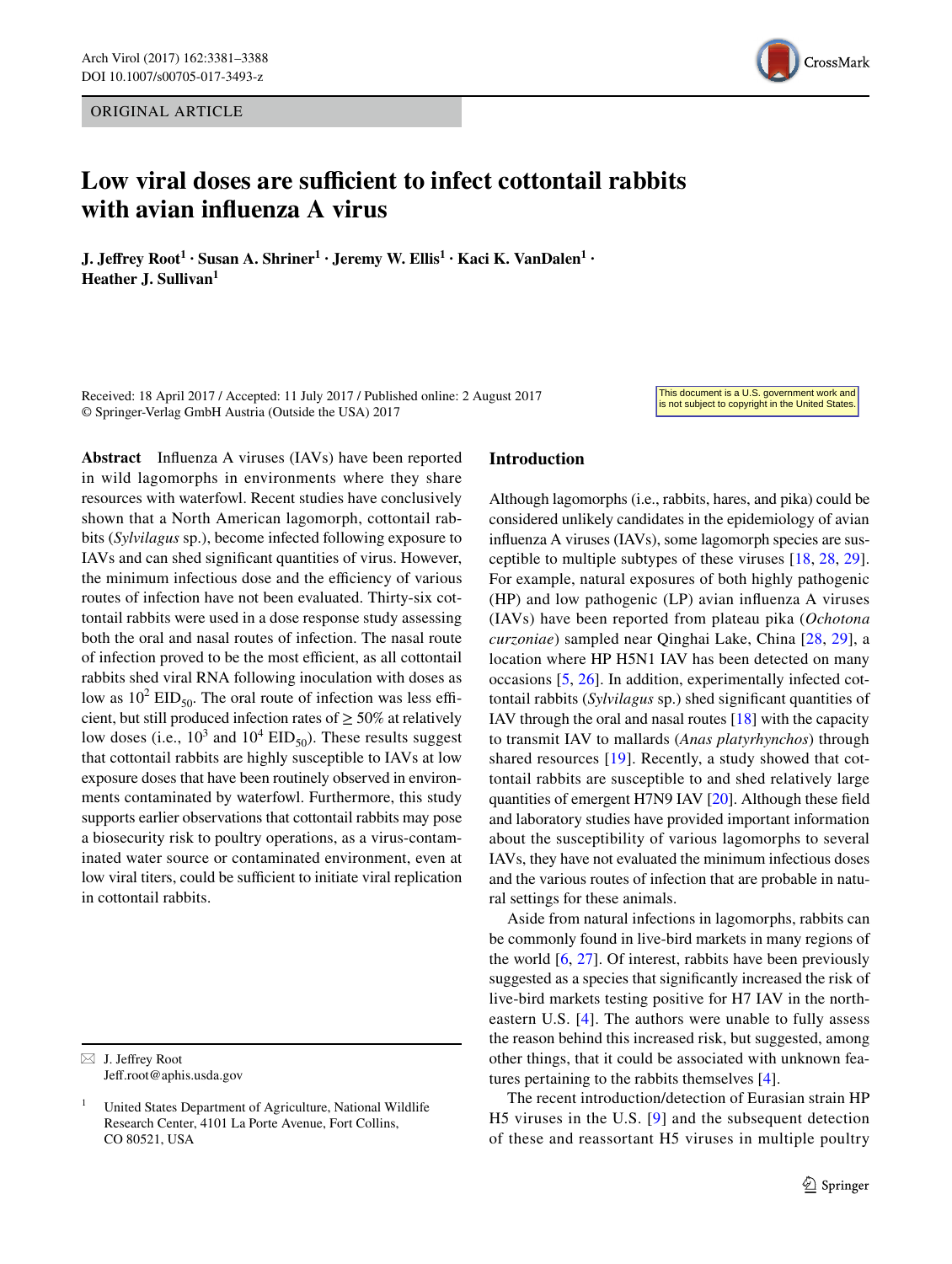facilities during 20[15](#page-7-4)  $[15]$  have produced enormous burdens to the poultry industry. Cottontail rabbits are very common throughout much of North America [[2](#page-7-5)] and are undoubtedly part of the fauna surrounding some poultry facilities in the U.S. Hypothetically, if a cottontail rabbit were exposed to an IAV at or near a body of water within close proximity of a poultry facility, this animal could subsequently move the virus to areas adjacent to the enclosures housing the poultry. This scenario, however, may be more probable if the oral route of infection is efficient in cottontail rabbits and if high levels of viral replication can be initiated following exposures to low doses of virus, conditions characterizing the most likely exposure scenarios in natural settings. The objective of this study was to assess the efficacy of low infectious doses of IAV in cottontail rabbits by both the oral and nasal routes to further characterize the biosecurity risk that may be posed by this species. To accomplish this study, a LP H4 IAV was selected because it has been shown previously to replicate in multiple mammalian species and is a very common virus in wild bird populations in North America [\[14,](#page-7-6) [16](#page-7-7)–[18](#page-8-0), [21\]](#page-8-7).

## <span id="page-2-0"></span>**Materials and methods**

#### **Study animals**

Thirty-six cottontail rabbits (*Sylvilagus* sp.) were wildcaught in north-central Colorado and were subsequently used for the experiment following a quarantine period of  $\geq$  14 days. Six cottontail rabbits were assigned to each of six treatment groups representing each combination of three inoculation doses of approximately  $10^2$ ,  $10^3$ , and  $10^4$  $EID_{50}$  and either the oral or nasal route of inoculation. The cottontail rabbits were housed in standard rabbit racks that included a nest box, alfalfa, rabbit food (MannaPro®, Pro Formula, St. Louis, MO), a water bowl, and an enrichment toy. Water and food were replenished each day when needed. Each treatment group for the six dose/route combinations was housed in a diferent rabbit rack. Animal methods were approved by the National Wildlife Research Center Animal Care and Use Committee (2356).

## **Experimental infections**

Prior to initiation of the experiment, a blood sample was taken from each cottontail while the animals were anesthetized with isofurane anesthesia [[3,](#page-7-8) [18](#page-8-0)] to test for antibodies reactive with IAV. The LP IAV used in this study, A/ Mallard/CO/P70F1-03/08(H4N6), which was grown and titered in SPF chicken eggs, has been described previously  $[16]$  $[16]$  $[16]$ . On day zero of the study, all cottontail rabbits were inoculated with their respective viral dose (approximately  $10^2$ ,  $10^3$ , or  $10^4$  EID<sub>50</sub>) diluted in 1 mL (oral route) or 250 µl (nasal route) of BA-1 diluent  $[21]$  $[21]$  $[21]$ . One-half (n = 3) of each treatment group was sampled (nasal fush and oral swab using 1 mL of BA-1 diluent) on odd days postinfection (DPI), while the other three were sampled on even DPI through 8 DPI using the same isofurane anesthesia methods outlined above. All animals were maintained until 18 DPI at which time the animals were anesthetized, a post-experiment blood sample was drawn, and the animals were euthanized.

#### **Laboratory testing**

Nasal fushes and oral swabs from cottontail rabbits were tested in duplicate using a real-time RT-PCR assay based on primers and probes described in [[22](#page-8-8)] and conditions, equipment, and reagents described in [[19\]](#page-8-4). Positive samples were defned as those yielding a two-well positive amplifcation with a Cq value of ≤38. Calibrated controls based on known viral titers  $(10^2 \text{ EID}_{50}/\text{mL} - 10^5 \text{ EID}_{50}/$ mL) were also tested, and 4-point standard curves were constructed. Viral RNA quantities from samples were extrapolated from the standard curves and are reported as PCR  $EID_{50}$  equivalents/mL.

Pre-exposure and post-experiment serum samples were tested for the presence of antibodies to IAV group-specifc antigens by the agar gel immunodifusion (AGID) test [[12](#page-7-9)]. AGID tests have the ability to detect antibodies to all IAVs [[12,](#page-7-9) [23](#page-8-9)], but their utility in many species is unknown. Details on the use of this and other serological procedures in cottontail rabbits have been published elsewhere [[18](#page-8-0)].

## **Data analysis**

Box plots and other analyses were completed in R 3.0.2. [[24\]](#page-8-10). The impact of inoculation dose and the route of inoculation were investigated using linear mixed-efects regression. We modeled the total RNA output (sum of viral RNA across day sampled) as a function of the following main effects: inoculation dose (DOSE,  $10^2$  EID<sub>50</sub>,  $10^3$  $EID_{50}$ , or  $10^4$   $EID_{50}$ ), route of inoculation (ROUTE, oral or nasal), sample type (TYPE, oral swab or nasal wash), and interactions between these main efects. Individual animals were modelled as random efects. Models with the three main efects, main efects and two-way interactions, and main efects with all interactions were compared using Akaike's information criterion (AIC).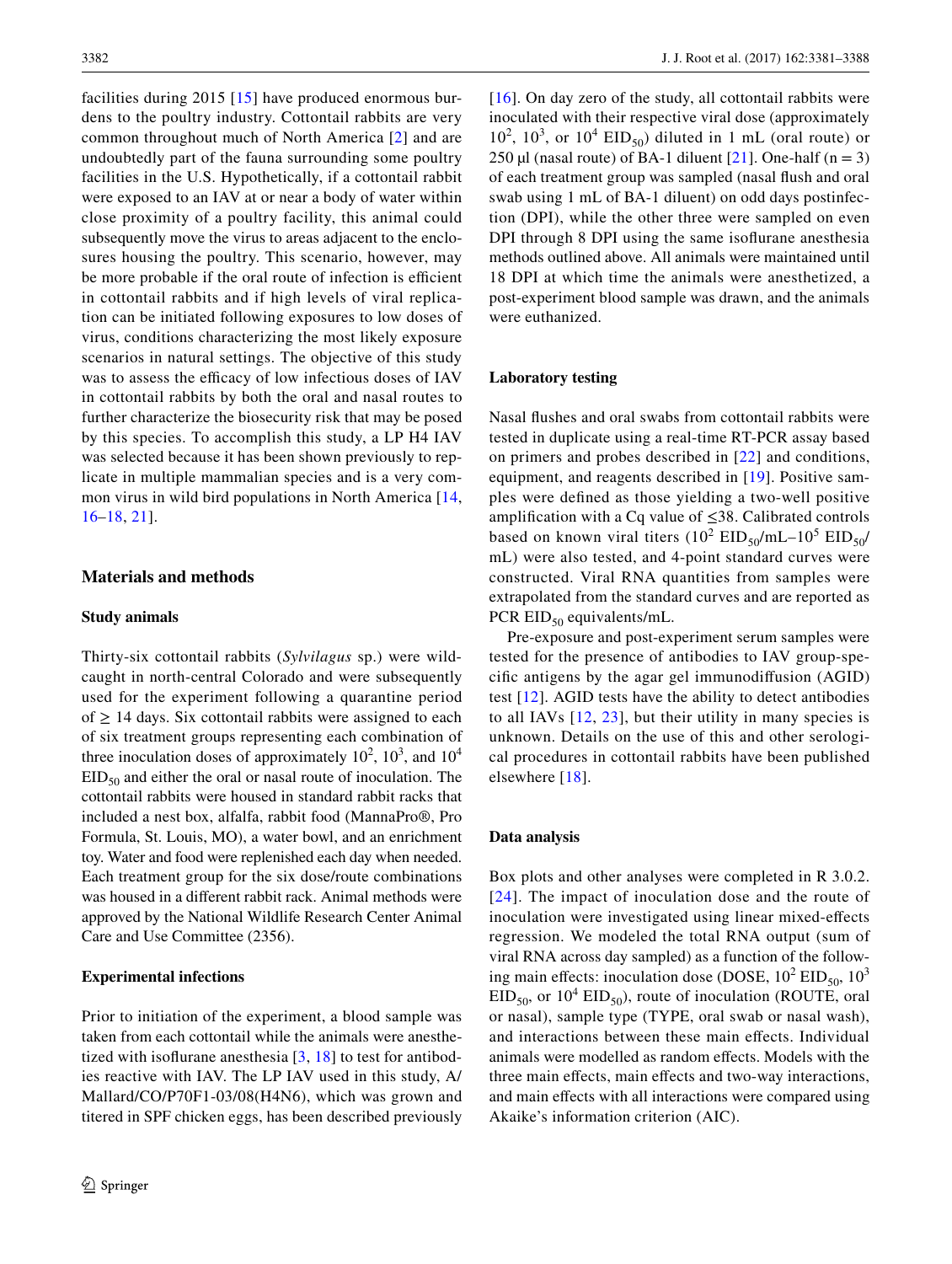## **Results**

## **Viral RNA shedding by nasally infected cottontail rabbits**

All eighteen cottontail rabbits in the nasal treatment groups, regardless of inoculation dose (e.g.,  $10^2$ ,  $10^3$ , or  $10^4$  EID<sub>50</sub>), shed viral RNA nasally on multiple DPI. Of interest, IAV replicated successfully in all animals in the nasal  $10^2$  EID<sub>50</sub> inoculation group, and with the exception of one animal, all shed viral RNA via the nasal and oral routes (Fig. [1\)](#page-3-0). Notably, one animal in this low dose treatment group shed  $>10^7$ 

<span id="page-3-0"></span>**Fig. 1** Nasal and oral shedding of cottontail rabbits (*Sylvilagus* sp.) experimentally infected with approximately  $10^2$ ,  $10^3$ , and  $10^4$  EID<sub>50</sub> of a low pathogenic avian infuenza A virus by the nasal route. Nasal and oral samples were collected on odd days post infection (DPI) for one-half of each treatment group and on even days for the other one-half of each treatment group. Horizontal bars represent medians and vertical lines represent the minimum and maximum quantities detected on a given DPI

## PCR  $EID_{50}$  equivalent/mL on 3 DPI. Shedding in the two other nasal treatment groups typically began at an earlier time point (Fig. [1\)](#page-3-0), and the majority of the animals in these groups shed  $>10^6$  PCR EID<sub>50</sub> equivalent/mL on at least one occasion.

## **Viral RNA shedding by orally infected cottontail rabbits**

Results from the oral treatment groups were more variable. For example, none of six, four of six, and three of six (Fig. [2\)](#page-4-0) animals in the  $10^2$ ,  $10^3$ , and  $10^4$  EID<sub>50</sub> oral inoculation

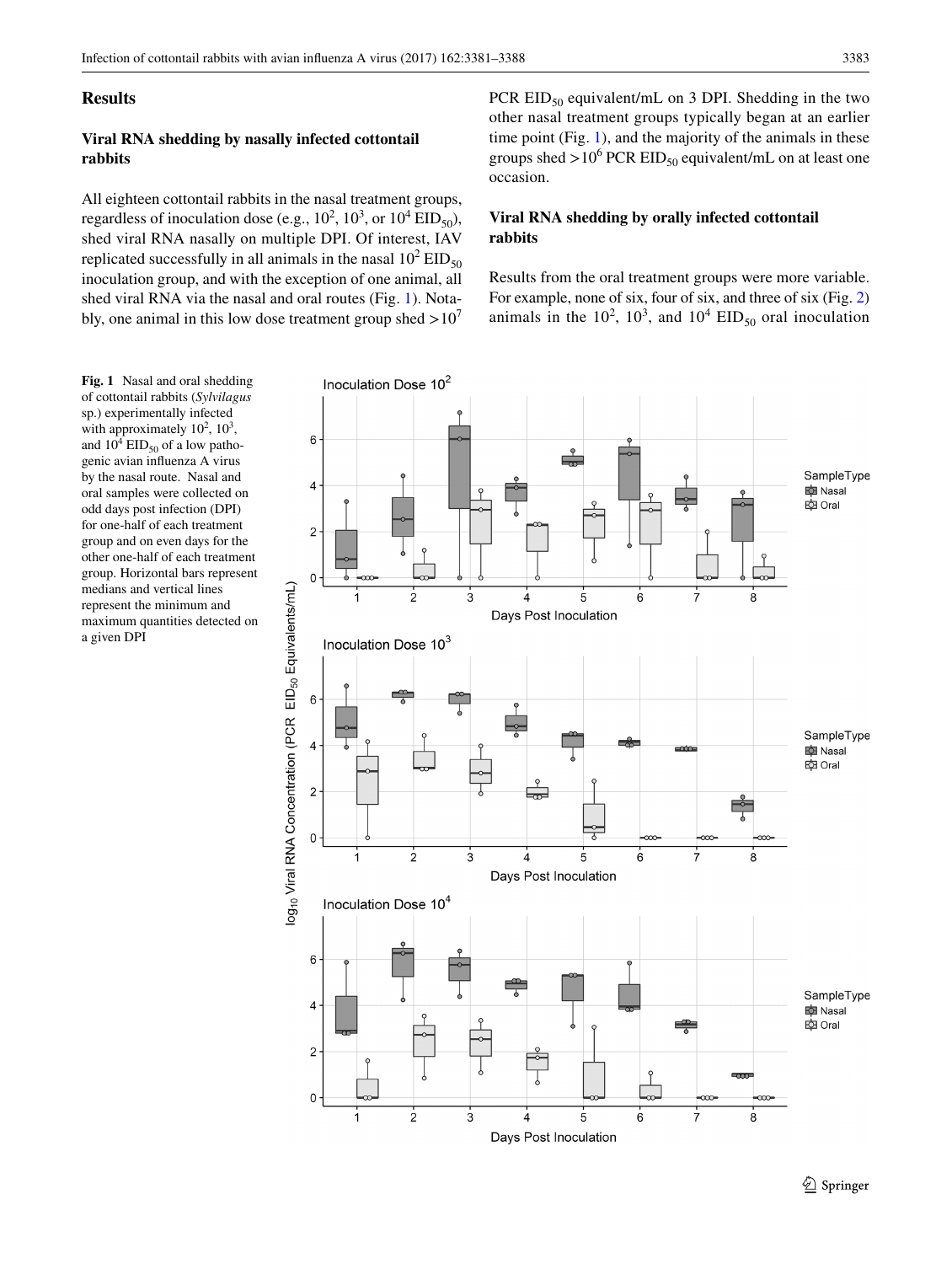<span id="page-4-0"></span>**Fig. 2** Nasal and oral shedding of cottontail rabbits (*Sylvilagus* sp.) experimentally infected with approximately  $10^2$ ,  $10^3$ , and  $10^4$  EID<sub>50</sub> of a low pathogenic avian infuenza A virus by the oral route. Nasal and oral samples were collected on odd days post infection (DPI) for one-half of each treatment group and on even days for the other one-half of each treatment group. Horizontal bars represent medians and vertical lines represent the minimum and maximum quantities detected on a given DPI



treatment groups, respectively, shed viral RNA on at least one occasion. In addition, high levels of individual heterogeneity were noted in orally treated animals. For example, although some animals from these groups shed viral RNA nasally at levels of  $>10^{6.0}$  PCR EID<sub>50</sub> equivalent/mL, others produced much lower levels of shedding, and some did not shed any detectable virus during the experiment. In general, nasal shedding was more pronounced than oral shedding in these groups. In addition, cottontail rabbits exposed to IAV by the oral route tended to initiate shedding 1-2 days later than those inoculated by the nasal route (Fig. [1](#page-3-0) and [2](#page-4-0)).

Of interest, oral shedding was not detected in the  $10<sup>2</sup>$  nasal treatment group until 2 DPI (Fig. [1](#page-3-0)), which is in contrast to the other two dosage groups (Fig. [1\)](#page-3-0).

## **Data analysis**

The regression model that included the main effects (DOSE, ROUTE, and SAMPLE TYPE) and all two-way interactions between them had the lowest AIC score and an Akaike weight of 0.7 (Table [1](#page-5-0)), indicating that this model best explains the data. The model without variable interactions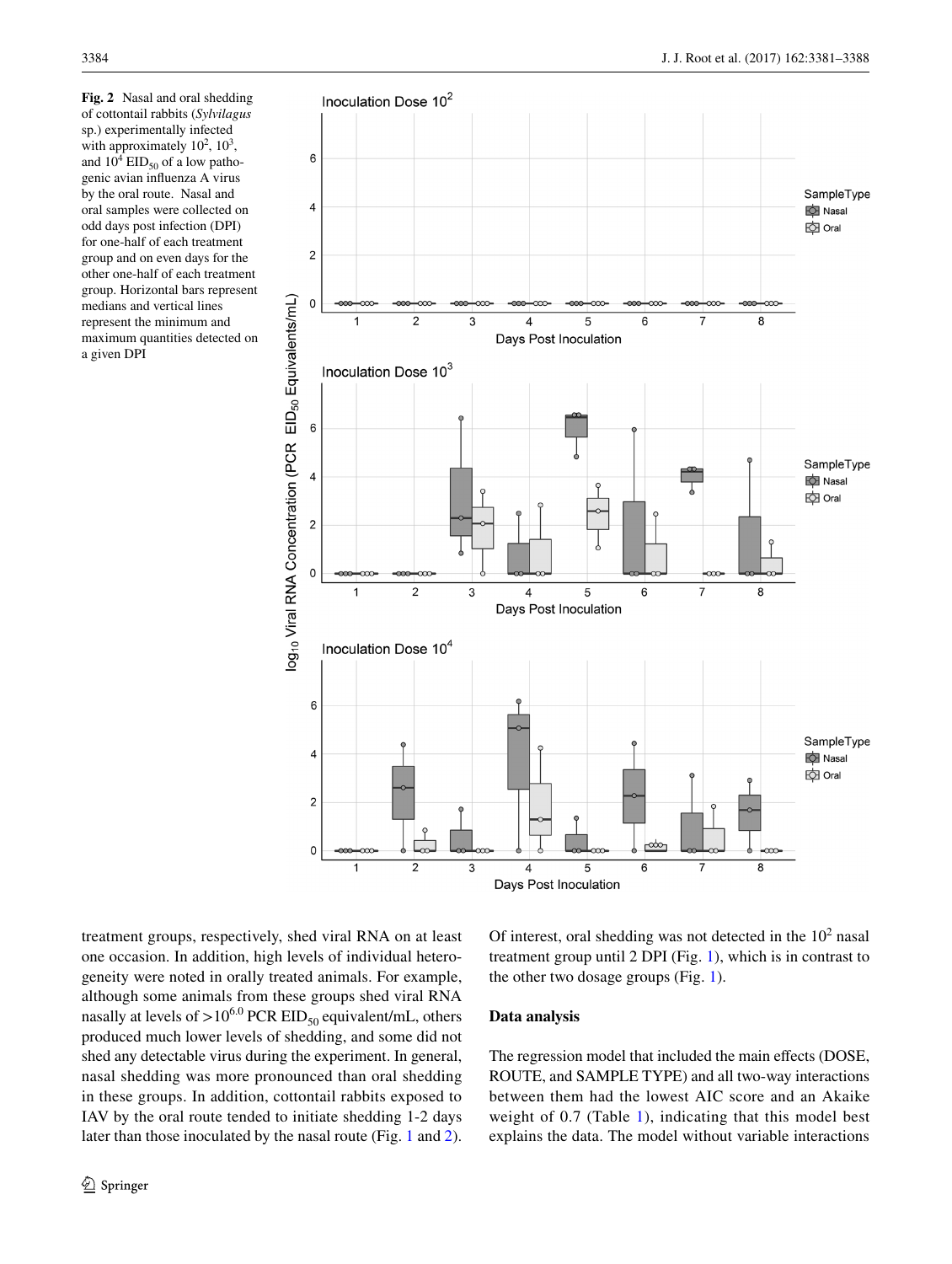| Model                                                                                                                                   |  |                  | $K$ AIC $\triangle$ AIC AIC weight |
|-----------------------------------------------------------------------------------------------------------------------------------------|--|------------------|------------------------------------|
| Full Model – no interactions<br>$DOSE + ROUTE + SAMPLE TYPE$                                                                            |  | 5 269.4 19.5 0.0 |                                    |
| Full – all two-way interactions<br>DOSE + ROUTE + SAMPLE TYPE + DOSE*ROUTE + DOSE*SAMPLE TYPE + ROUTE*SAMPLE<br>TYPE                    |  | 8 249.9 0 0.7    |                                    |
| $Full - all interactions$<br>DOSE + ROUTE + SAMPLE TYPE + DOSE*ROUTE + DOSE*SAMPLE TYPE + ROUTE*SAMPLE<br>TYPE + DOSE*ROUTE*SAMPLE TYPE |  | 9 251.6 1.7 0.3  |                                    |

<span id="page-5-0"></span>**Table 1** Model selection results comparing the full model with no interaction between the variables, a full model with all two-way interactions, and a full model with all interactions

The variables tested are inoculation dose (DOSE), inoculation route (ROUTE), and sample type (SAMPLE TYPE)

<span id="page-5-1"></span>**Table 2** Model output for the mixed-efect linear regression model of total RNA output as a function of inoculation dose (DOSE), inoculation route (ROUTE), and sample type (SAMPLE TYPE), and all two-way interactions between these variables

| Fixed effects             | Estimate | Std. error $t$ -value |          | $Pr(>\vert t \vert)$ |
|---------------------------|----------|-----------------------|----------|----------------------|
| (Intercept)               | 4.468    | 1.298                 | 3.443    | 0.001                |
| <b>DOSE</b>               | 0.258    | 0.416                 | 0.620    | 0.539                |
| ROUTE (Oral)              | $-5.577$ | 1.778                 | $-3.137$ | 0.003                |
| <b>SAMPLE TYPE (Oral)</b> | $-1.507$ | 0.690                 | $-2.183$ | 0.036                |
| DOSE* ROUTE               | 0.749    | 0.569                 | 1.317    | 0.196                |
| DOSE*SAMPLE TYPE          | $-0.474$ | 0.215                 | $-2.208$ | 0.034                |
| <b>ROUTE *SAMPLE TYPE</b> | 1.884    | 0.351                 | 5.372    | < 0.001              |

had a  $\Delta AIC$  value of 19.5, suggesting that the interactions between the variables are important. The route of inoculation had a signifcant impact on the total amount of RNA shed ( $p = 0.003$ ) with significantly higher shedding levels observed for nasal inoculations than for oral inoculations (Table [2\)](#page-5-1). Similarly, signifcantly more RNA was found in nasal washes than in oral swabs ( $p < 0.001$ ), and there was a signifcant interaction between these two variables. Inoculation dose did not show a signifcant efect on the total amount of RNA shed, but the interaction term between inoculation dose and sample type was significant ( $p = 0.037$ ), and this relationship likely refects the result that cottontails orally inoculated with  $10^2$  EID<sub>50</sub> did not become infected.

## **Serology**

All animals used in the experiment were determined to be negative for antibodies to IAV prior to the initiation of the experiment (Table [3](#page-6-0)). Each of the nasally infected cottontail rabbits developed a serologic response by 18 DPI, regardless of the dose they received (Table [3\)](#page-6-0). Results associated with the oral route of infection were more variable, as 0 of 6, 4 of 6, and 4 of 6 individuals from the  $10^2$ ,  $10^3$ , and  $10^4$  $EID_{50}$  treatment groups, respectively, developed a serological response. In general, animals that shed virus by at least one route on at least one day seroconverted by the end of the experiment. One exception was noted in the  $10^4$  EID<sub>50</sub> oral treatment group, as a single cottontail that exhibited no detectable shedding during any sampling period did develop a weak positive antibody response by the end of the experiment. Thus, it is likely that this animal was exposed to enough virus to elicit a weak immune response but not enough to initiate detectable viral replication. However, considering that the animals were only sampled every other day, this animal could have shed during a day when sampling was not conducted.

## **Clinical signs of disease**

As has been reported previously for cottontail rabbits infected with H4 LP IAV [[18\]](#page-8-0), no observable clinical signs of disease were noted in any of the animals. This is in contrast to a study of cottontail rabbits infected with emergent H7N9 IAV, where most experimentally infected animals developed mild clinical signs of disease [[20](#page-8-5)].

## **Discussion**

Considering that all cottontail rabbits in the  $10^2$  EID<sub>50</sub> nasal inoculation treatment group seroconverted and shed virus on at least one occasion, their minimum infectious dose by this route of infection is quite low, possibly well below the lowest dose used in the current study. Although the minimum infectious dose by the oral route was higher (10<sup>3</sup> EID<sub>50</sub>), IAV concentrations of  $\geq 10^3$  EID<sub>50</sub> per mL have been routinely detected in pond water collected during experimental infection studies involving waterfowl [[1,](#page-7-10) [25](#page-8-11)], and IAVs have been routinely detected in natural bodies of water [\[10,](#page-7-11) [13](#page-7-12)]. This suggests that in some instances, a single drink from a small IAV-contaminated body of water associated with recent waterfowl activity could be sufficient to initiate viral infection in cottontail rabbits. Further, the probability of infection of cottontail rabbits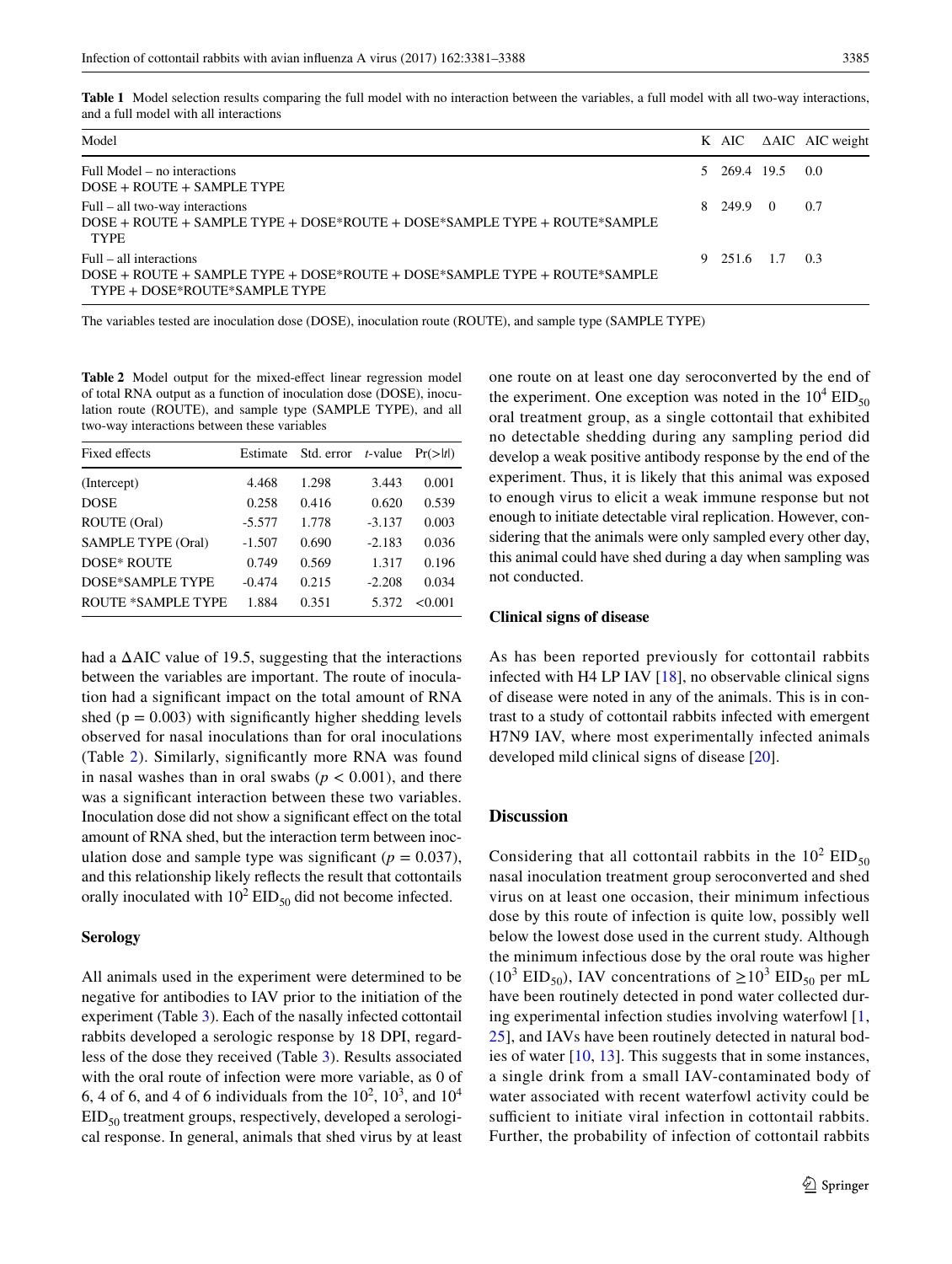<span id="page-6-0"></span>**Table 3** Serology of cottontail rabbits (*Sylvilagus* sp.) experimentally infected with multiple doses of a low-pathogenic avian infuenza A virus by the nasal and oral routes of infection

| Rack                     | $Dose^a$        | Infec-         | Viral                    | Serology <sup>d</sup> |                 |  |
|--------------------------|-----------------|----------------|--------------------------|-----------------------|-----------------|--|
|                          |                 | tion<br>routeb | RNA<br>shed <sup>c</sup> | Pre-experiment        | 18 DPI          |  |
| 1                        | $10^2$          | $\Omega$       | N                        | Negative              | Negative        |  |
| 1                        | 10 <sup>2</sup> | O              | N                        | Negative              | Negative        |  |
| 1                        | $10^{2}$        | $\circ$        | N                        | Negative              | Negative        |  |
| 1                        | 10 <sup>2</sup> | $\Omega$       | N                        | Negative              | Negative        |  |
| 1                        | $10^2$          | $\Omega$       | N                        | Negative              | Negative        |  |
| 1                        | $10^{2}$        | $\circ$        | N                        | Negative              | Negative        |  |
| 2                        | 10 <sup>2</sup> | N              | Y                        | Negative              | Weak positive   |  |
| 2                        | 10 <sup>2</sup> | N              | Y                        | Negative              | Strong positive |  |
| $\overline{c}$           | $10^{2}$        | N              | Y                        | Negative              | Strong positive |  |
| $\overline{c}$           | 10 <sup>2</sup> | N              | Y                        | Negative              | Positive        |  |
| 2                        | 10 <sup>2</sup> | N              | Y                        | Negative              | Strong positive |  |
| $\overline{2}$           | 10 <sup>2</sup> | N              | Y                        | Negative              | Positive        |  |
| 3                        | 10 <sup>3</sup> | $\circ$        | Y                        | Negative              | Positive        |  |
| 3                        | $10^{3}$        | $\circ$        | Y                        | Negative              | Positive        |  |
| 3                        | $10^3$          | $\Omega$       | Y                        | Negative              | Strong positive |  |
| 3                        | $10^{3}$        | $\overline{O}$ | Y                        | Negative              | Positive        |  |
| 3                        | $10^3$          | $\overline{O}$ | N                        | Negative              | Negative        |  |
| 3                        | $10^{3}$        | O              | N                        | Negative              | Negative        |  |
| 4                        | $10^{3}$        | N              | Y                        | Negative              | Positive        |  |
| 4                        | 10 <sup>3</sup> | N              | Y                        | Negative              | Positive        |  |
| 4                        | 10 <sup>3</sup> | N              | Y                        | Negative              | Positive        |  |
| 4                        | 10 <sup>3</sup> | N              | Y                        | Negative              | Positive        |  |
| 4                        | 10 <sup>3</sup> | N              | Y                        | Negative              | Positive        |  |
| $\overline{\mathcal{L}}$ | 10 <sup>3</sup> | N              | Y                        | Negative              | Positive        |  |
| 5                        | 10 <sup>4</sup> | O              | N                        | Negative              | Negative        |  |
| 5                        | 10 <sup>4</sup> | $\overline{O}$ | Y                        | Negative              | Strong positive |  |
| 5                        | $10^{4}$        | O              | N                        | Negative              | Weak positive   |  |
| 5                        | 10 <sup>4</sup> | $\circ$        | N                        | Negative              | Negative        |  |
| 5                        | 10 <sup>4</sup> | $\circ$        | Y                        | Negative              | Strong positive |  |
| 5                        | 10 <sup>4</sup> | $\circ$        | Y                        | Negative              | Strong positive |  |
| 6                        | $10^4$          | N              | Y                        | Negative              | Strong positive |  |
| 6                        | 10 <sup>4</sup> | N              | Y                        | Negative              | Strong positive |  |
| 6                        | $10^{4}$        | N              | Y                        | Negative              | Strong positive |  |
| 6                        | $10^{4}$        | N              | Y                        | Negative              | Strong positive |  |
| 6                        | 10 <sup>4</sup> | N              | Y                        | Negative              | Strong positive |  |
| 6                        | 10 <sup>4</sup> | N              | Y                        | Negative              | Positive        |  |

<sup>a</sup> Dose = approximately  $10^2$ ,  $10^3$ , or  $10^4 \log_{10} EID_{50}$  of IAV delivered in BA-1

 $b$  O = oral and N = nasal

 $c$  Shedding: N = did not shed; Y = shedding was detected on at least one occasion

d Pre-experiment and 18 DPI serum samples were analyzed with standard AGID tests (see "[Materials and methods](#page-2-0)")

may be even higher than shown in the current study, as an individual could use the same contaminated water source multiple times, thereby increasing the likelihood of infection due to multiple exposures.

Peak shedding observed in this study generally occurred at later time points with low inoculation doses than with higher doses (1-2 DPI) such as  $10^6$  EID<sub>50</sub> [[18\]](#page-8-0). This observation was especially pronounced for the  $10^2$  EID<sub>50</sub> treatment group, which peaked at 5-6 DPI for nasal samples (Fig. [1](#page-3-0)). In addition, the initiation of shedding by orally inoculated animals tended to lag behind that of nasally inoculated animals by 1-2 days (Fig. [1](#page-3-0) and [2](#page-4-0)). Furthermore, in the orally inoculated animals individual heterogeneity was pronounced and diferences in the animals sampled on odd and even days were evident (Fig. [2\)](#page-4-0).

Although a strong efect of dose was not observed in our models, this may have been due to the fact that, in our regression models, we evaluated the total amount of RNA shed, which may have minimized diferences. For example, when the  $10<sup>2</sup>$  nasal inoculation cohort is compared to the  $10<sup>3</sup>$  and  $10<sup>4</sup>$  groups, the peak output is much later for the former, but the overall amount of viral RNA shed across the sampling period is similar (Fig. [1\)](#page-3-0).

In general terms, delayed virus shedding associated with the oral route of infection in certain mammal species may be of epidemiological signifcance. For example, cottontail rabbits infected by the oral route did not initiate shedding until 2-3 DPI, but when infected, eventually shed virus at nearly equal, and in some instances, greater quantities than their nasally infected counterparts (Fig. [2\)](#page-4-0). In addition, some animals were still shedding moderately high quantities of virus at 8 DPI, which is in contrast to those that were inoculated nasally at higher doses in a previous study [\[18](#page-8-0)]. Thus, this delayed initiation of virus shedding, as well as shedding at later time points, suggests that cottontail rabbits orally infected with IAV would reach peak shedding a few days after exposure, which would allow them sufficient time intervals to contaminate additional environments.

It has been proposed that mammals sharing habitats with waterfowl could become infected with various IAVs [[7,](#page-7-13) [11](#page-7-14)]. Once infected, a cottontail rabbit could contaminate a new area, such as a poultry facility, with IAV. For example, if a rabbit were to consume water or food contaminated by waterfowl at ponds associated with a poultry facility, the animal could then move the virus within close proximity of the facility, dependent, of course, on the biosecurity practices at the facility. Ponds created to collect facility effluents, as well as for aesthetic purposes, are commonplace near some poultry facilities and can attract waterfowl. An additional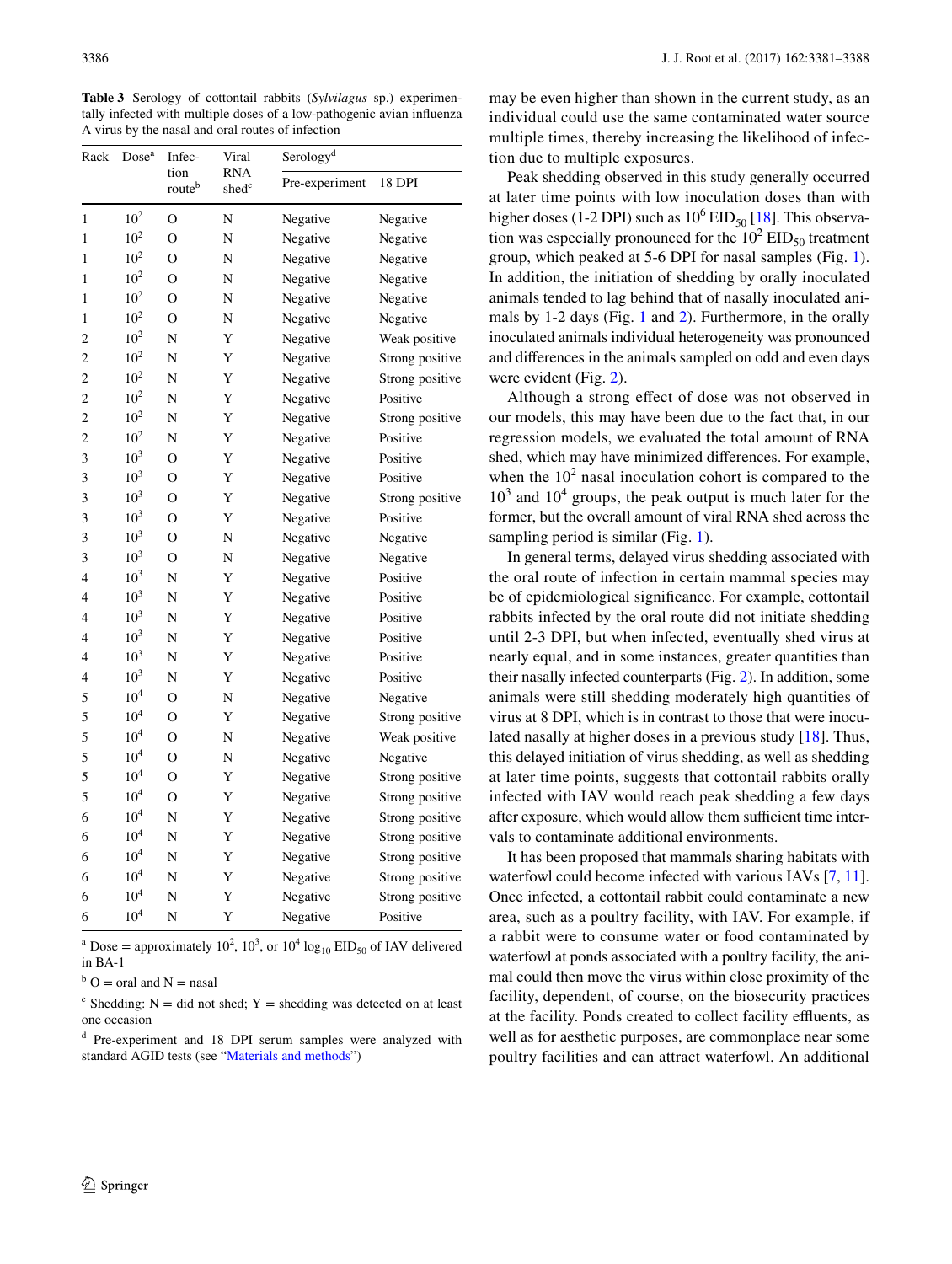scenario is that a cottontail rabbit could transport a virus from a nearby farm to an intermittent water source in close proximity to a barn where a farm worker or equipment is more likely to become contaminated.

These fndings also have implications for live-bird markets. Considering that cottontail rabbits can be commonly found at some live-bird markets [[4](#page-7-2)], the observation of their oral susceptibility could have implications for IAVs in these types of settings. For example, because rabbits have been observed to be susceptible to relatively low doses by the oral route, they could become infected by consuming virus-laden feed or water spilled from another cage housing poultry.

Cottontail rabbits showed a relatively low minimum infectious dose by the oral route during the current study. This is in contrast to raccoons (*Procyon lotor*), as free access to water pans spiked with  $10^5$  and  $10^{3.2}$   $EID_{50}$ / mL of IAV only resulted in transmission to a fraction of raccoons experimentally tested with the higher dose of water [[16\]](#page-7-7), thereby suggesting that raccoons require a higher inoculation dose for successful infection, presumably via the oral route, when compared to cottontail rabbits. Nonetheless, raccoons have been commonly shown to have antibody responses to IAV in multiple regions in their native range [\[7\]](#page-7-13) as well as in introduced populations elsewhere  $[8]$  $[8]$  $[8]$ , suggesting that a sufficient mechanism for their infection exists but may not be well described at this time. Similar large-scale serological surveys have not been conducted on cottontail rabbits. Overall, the generality of successful orally-acquired IAV infections in mammals may be an important question to address in future studies.

The present study has shown that cottontail rabbits are susceptible to infection with IAV at low doses. The oral route of infection, although less efficient in this species, is likely to be a more probable natural infection route than nasal exposure. Nonetheless, inadvertent nasal exposures while utilizing a body of water have been suggested for other mammal species [[16](#page-7-7)]. As has been suggested previously [[18,](#page-8-0) [19](#page-8-4)], cottontail rabbits should be taken into account in the biosecurity plans of poultry facilities.

**Acknowledgements** We thank the National Wildlife Research Center (NWRC) animal care staff for excellent assistance. The opinions and conclusions of this article are those of the authors and do necessarily represent those of the U.S. Department of Agriculture. The mention of commercial products herein is for identifcation purposes only and does not constitute endorsement or censure.

#### **Compliance with ethical standards**

**Funding** This research was supported by the U.S. Department of Agriculture.

**Confict of interest** The authors declare that they have no confict of interest.

**Ethical approval** All applicable international, national, and/or institutional guidelines for the care and use of animals were followed.

#### **References**

- <span id="page-7-10"></span>1. Achenbach JE, Bowen RA (2011) Transmission of avian infuenza A viruses among species in an artifcial barnyard. PLoS One 6:e17643
- <span id="page-7-5"></span>2. Armstrong DM, Fitzgerald JP, Meaney CA (2011) Mammals of Colorado, 2nd edn. University Press of Colorado, Boulder
- <span id="page-7-8"></span>3. Bentler KT, Gossett DN, Root JJ (2012) A novel isofurane anesthesia induction system for raccoons. Wildl Soc Bull 36:807–812
- <span id="page-7-2"></span>4. Bulaga LL, Garber L, Senne DA, Myers TJ, Good R, Wainwright S, Trock S, Suarez DL (2003) Epidemiologic and surveillance studies on avian infuenza in live-bird markets in New York and New Jersey, 2001. Avian Dis 47:996–1001
- <span id="page-7-0"></span>5. Cui P, Hou Y, Xing Z, He Y, Li T, Guo S, Luo Z, Yan B, Yin Z, Lei F (2011) Bird migration and risk for H5N1 transmission into Qinghai Lake, China. Vector Borne Zoonotic Dis 11:567–576
- <span id="page-7-1"></span>6. Guan Y, Farooqui A, Zhu H, Dong W, Wang J, Kelvin DJ (2013) H7N9 Incident, immune status, the elderly and a warning of an infuenza pandemic. J Infect Dev Ctries 7:302–307
- <span id="page-7-13"></span>7. Hall JS, Bentler KT, Landolt G, Elmore SA, Minnis RB, Campbell TA, Barras SC, Root JJ, Pilon J, Pabilonia K, Driscoll C, Slate D, Sullivan H, McLean RG (2008) Infuenza infection in wild raccoons. Emerg Infect Dis 14:1842–1848
- <span id="page-7-15"></span>8. Horimoto T, Maeda K, Murakami S, Kiso M, Iwatsuki-Horimoto K, Sashika M, Ito T, Suzuki K, Yokoyama M, Kawaoka Y (2011) Highly pathogenic avian infuenza virus infection in feral raccoons, Japan. Emerg Infect Dis 17:714–717
- <span id="page-7-3"></span>9. Ip HS, Torchetti MK, Crespo R, Kohrs P, DeBruyn P, Mansfeld KG, Baszler T, Badcoe L, Bodenstein B, Shearn-Bochsler V, Killian ML, Pedersen JC, Hines N, Gidlewski T, DeLiberto T, Sleeman JM (2015) Novel Eurasian highly pathogenic infuenza A H5 viruses in wild birds, Washington, USA, 2014. Emerg Infect Dis 21:886–890
- <span id="page-7-11"></span>10. Ito T, Okazaki K, Kawaoka Y, Takada A, Webster RG, Kida H (1995) Perpetuation of infuenza A viruses in Alaskan waterfowl reservoirs. Arch Virol 140:1163–1172
- <span id="page-7-14"></span>11. Kajihara M, Matsuno K, Simulundu E, Muramatsu M, Noyori O, Manzoor R, Nakayama E, Igarashi M, Tomabechi D, Yoshida R, Okamatsu M, Sakoda Y, Ito K, Kida H, Takada A (2011) An H5N1 highly pathogenic avian infuenza virus that invaded Japan through waterfowl migration. Jpn J Vet Res 59:89–100
- <span id="page-7-9"></span>12. NVSL (2003) Avian infuenza agar gel immunodifusion test to detect serum antibodies to type A infuenza viruses. NVSL document AVPRO0100.05
- <span id="page-7-12"></span>13. Okuya K, Kawabata T, Nagano K, Tsukiyama-Kohara K, Kusumoto I, Takase K, Ozawa M (2015) Isolation and characterization of infuenza A viruses from environmental water at an overwintering site of migratory birds in Japan. Arch Virol 160:3037–3052
- <span id="page-7-6"></span>14. Piaggio AJ, Shriner SA, VanDalen KK, Franklin AB, Anderson TD, Kolokotronis SO (2012) Molecular surveillance of low pathogenic avian infuenza viruses in wild birds across the United States: inferences from the hemagglutinin gene. PLoS One 7:e50834
- <span id="page-7-4"></span>15. ProMED-mail (2015) Avian influenza (68): USA (Minnesota, South Dakota) HPAI H5N2, Turkeys. ProMed-Mail 20150405.3277704
- <span id="page-7-7"></span>16. Root JJ, Bentler KT, Shriner SA, Mooers NL, VanDalen KK, Sullivan HJ, Franklin AB (2014) Ecological routes of avian